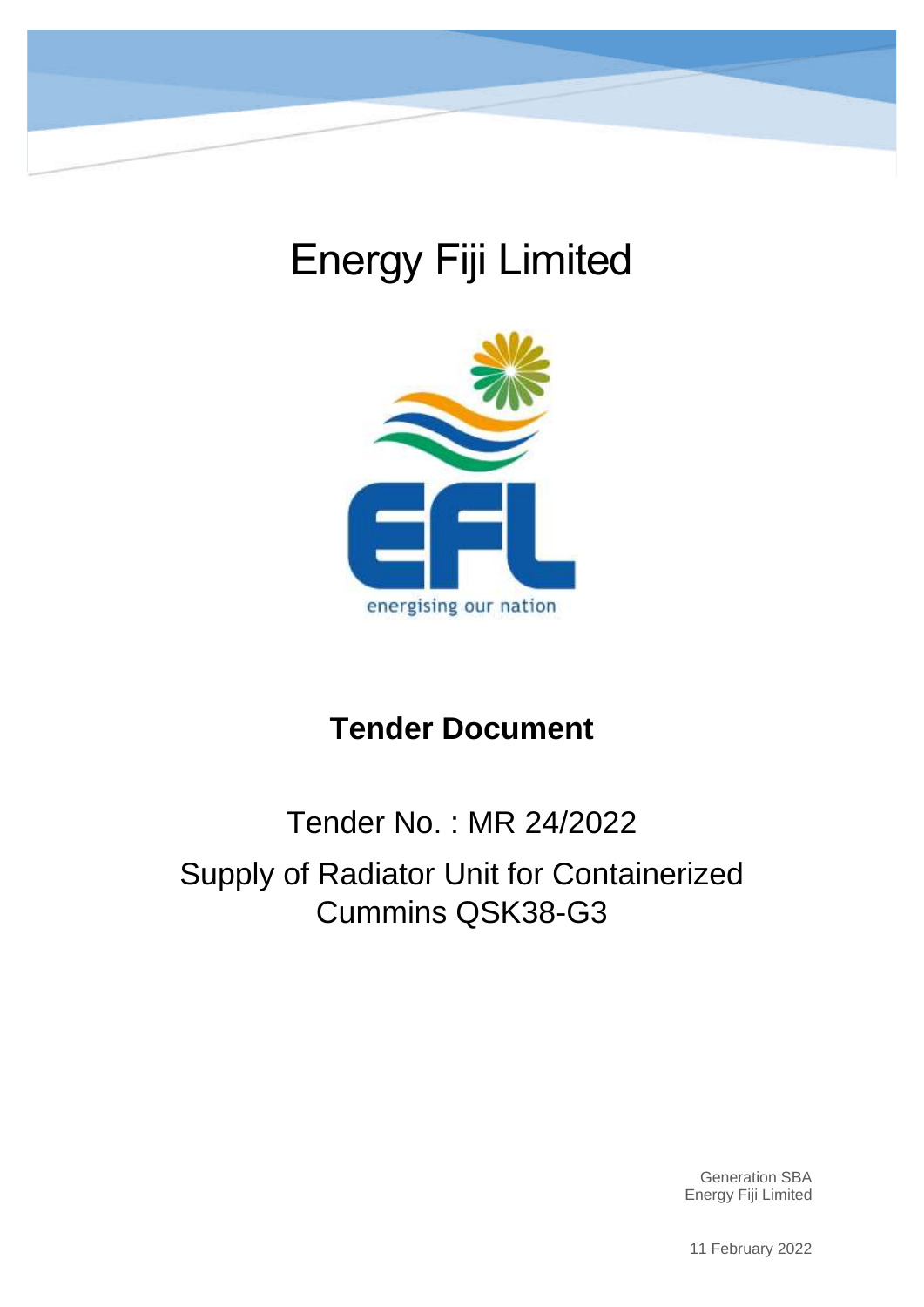## **Table of Content**

| 1.0  | <b>INVITATION FOR TENDERS</b>                     | $\overline{\mathbf{3}}$ |
|------|---------------------------------------------------|-------------------------|
| 2.0  | <b>INSTRUCTION TO BIDDERS</b>                     | 4                       |
| 2.1  | <b>ELIGIBLE BIDDERS</b>                           | 4                       |
| 2.2  | <b>ELIGIBLE MATERIALS, EQUIPMENT AND SERVICES</b> | 4                       |
| 2.3  | <b>ONE BID PER BIDDER</b>                         | 4                       |
| 2.4  | <b>COST OF BIDDING</b>                            | 4                       |
| 2.5  | <b>SITE VISITS</b>                                | 4                       |
| 2.6  | <b>CONTENTS OF THE BIDDING DOCUMENTS</b>          | 5                       |
| 2.7  | <b>CLARIFICATION OF BIDDING DOCUMENTS</b>         | 5                       |
| 2.8  | <b>AMENDMENT OF BIDDING DOCUMENT</b>              | 5                       |
| 2.9  | <b>LANGUAGE OF BID</b>                            | 5                       |
| 2.10 | <b>BID PRICES</b>                                 | 6                       |
| 2.11 | <b>BID CURRENCIES</b>                             | 6                       |
| 2.12 | <b>BID VALIDITY</b>                               | 6                       |
| 2.13 | <b>FORMAT AND SIGNING OF BIDS</b>                 | 6                       |
| 2.14 | <b>SEALING AND MARKING OF BIDS</b>                | 6                       |
| 2.15 | <b>DEADLINE FOR SUBMISSION OF BIDS</b>            | 6                       |
| 2.16 | <b>LATE BIDS</b>                                  | $\overline{\mathbf{z}}$ |
| 2.17 | <b>MODIFICATION AND WITHDRAWAL OF BIDS</b>        | $\overline{\mathbf{z}}$ |
| 2.18 | <b>REJECTION OF ONE OR ALL BIDS</b>               | $\overline{\mathbf{z}}$ |
| 2.19 | <b>PROCESS TO BE CONFIDENTIAL</b>                 | $\overline{\mathbf{z}}$ |
| 2.20 | <b>CLARIFICATION OF BIDS</b>                      | $\overline{\mathbf{z}}$ |
| 2.21 | <b>PRELIMINARY EXAMINATION</b>                    | $\overline{\mathbf{z}}$ |
| 3.0  | <b>TECHNICAL SPECIFICATION</b>                    | 9                       |
| 3.1  | <b>NOTE: APPLICABLE TO SCHEDULE</b>               | 9                       |
| 3.2  | <b>GENERAL INFORMATION</b>                        | 10                      |
| 3.3  | <b>ENGINE SPECIFICATION:</b>                      | 10                      |
| 3.4  | <b>ENVIRONMENTAL CONDITION</b>                    | 10                      |
| 3.5  | <b>SCHEDULE OF REQUIREMENTS</b>                   | 11                      |
| 4.0  | <b>PRICE SCHEDULE</b>                             | <u>12</u>               |
| 4.1  | <b>COMPLIANCE CHECKLIST DECLARATION</b>           | 13                      |
| 4.2  |                                                   | 14                      |
| 5.0  | <b>TENDER FORM</b>                                | 15                      |
| 6.0  | <b>SUBMISSION TO TENDER</b>                       | <b>16</b>               |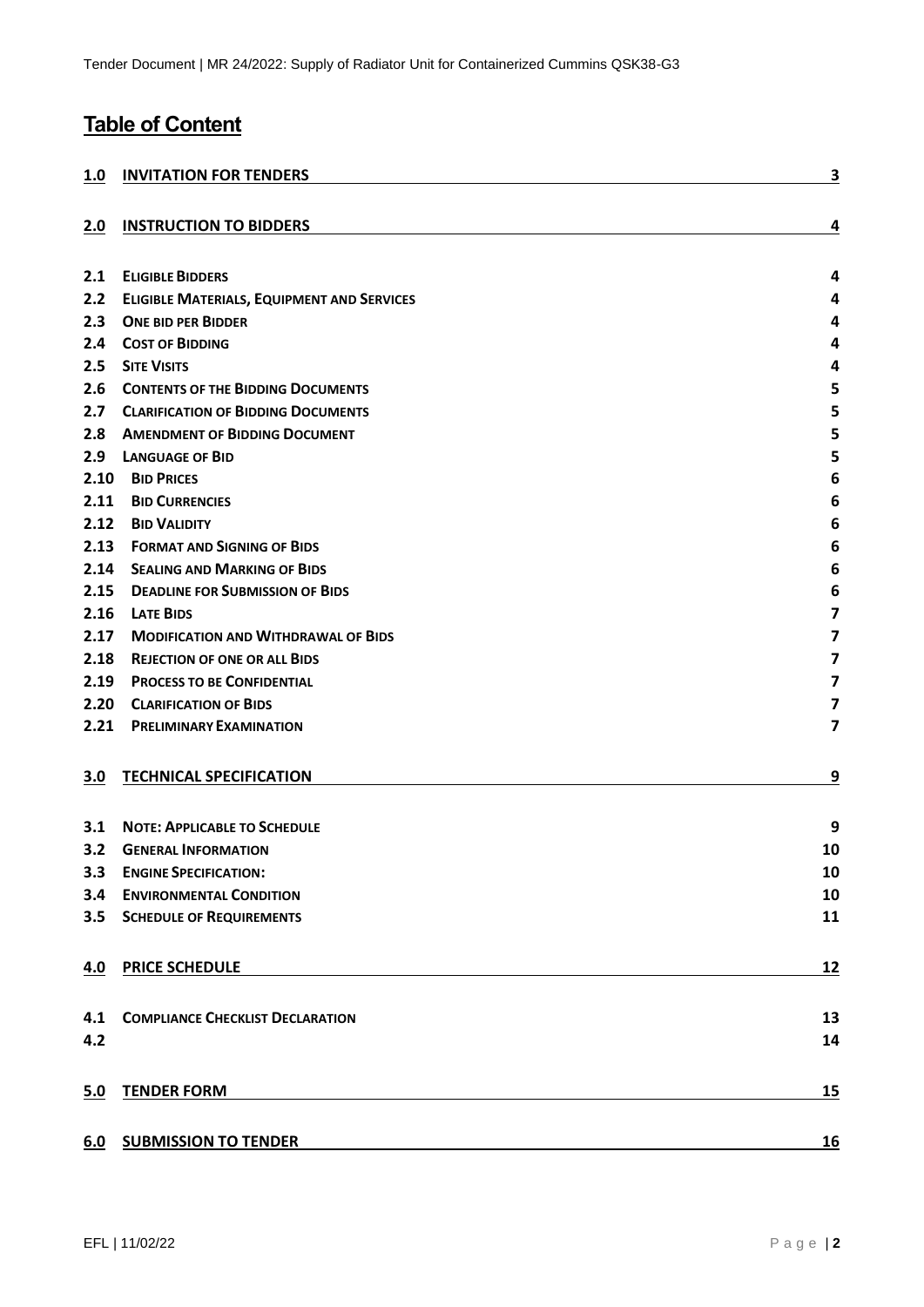## <span id="page-2-0"></span>**1.0 Invitation for Tenders**

Energy Fiji Limited is inviting bids for the supply of the Radiator unit for the Cummins QSK38-G3 housed in a 20ft Container. This radiator which is to be supplied must be operating efficiently at an ambient temperature of 50°C. Currently the Generator unit is located at EFL's Rokobili Power Station. The Detailed scope of works listed in the following pages.

Interested bidders may obtain Tender Document at the:

Supply Chain Office Energy Fiji Limited Head Office 2 Marlow Street, Suva Contact: 322 4360/9992400/9987085

All tenders shall submit all documents required as per price template.

During evaluation of tenders, the Authority will invite a tenderer or tenderers for discussions, presentations and necessary clarification before awarding of the contract

The tender submissions close on the 23/02/22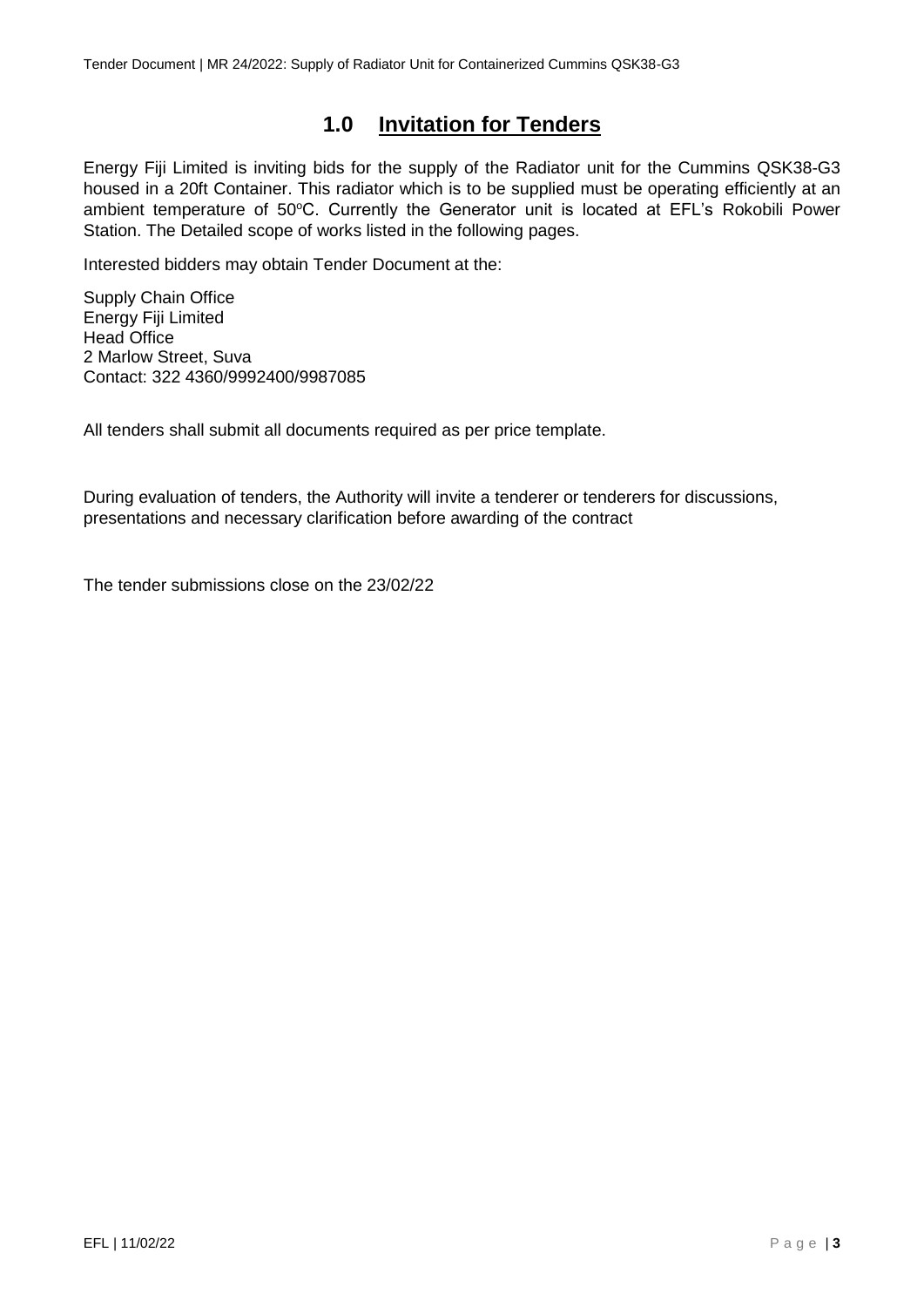## **2.0 Instruction to Bidders**

#### <span id="page-3-1"></span><span id="page-3-0"></span>**2.1 Eligible Bidders**

- 2.1.1. This invitation is open to all Bidders who have sound financial background, and have previous experience in supplying generators and/or generator parts or components.
- 2.1.2. Bidders shall provide such evidence of their continued eligibility satisfactory to EFL.
- 2.1.3. Bidders shall not be under a declaration of ineligibility for corrupt or fraudulent practice.

#### <span id="page-3-2"></span>**2.2 Eligible Materials, Equipment and Services**

- 2.2.1. The materials, equipment, and services to be supplied under the Contract shall have their origin from reputable companies as specified by EFL and from various countries and all expenditures made under the Contract will be limited to such materials, equipment, and services. Upon request, bidders may be required to provide evidence of the origin of materials, equipment, and services.
- 2.2.2. For purposes of this Contract, "services" means the works and all project-related services including design services.
- 2.2.3. For purposes of this Contract, "origin" means the place where the materials and equipment are mined, grown, produced or manufactured, and from which the services are provided. Materials and equipment are produced when, through manufacturing, processing or substantial or major assembling of components, a commercial recognized product results that is substantially different in basic characteristics or in purpose or utility from its components.
- 2.2.4. The materials, equipment and services to be supplied under the Contract shall not infringe or violate any industrial property or intellectual property rights or claim of any third party.

#### <span id="page-3-3"></span>**2.3 One bid per Bidder**

2.3.1. Each bidder shall submit only one bid. A bidder who submits or participates in more than one bid will cause all those bids to be rejected.

#### <span id="page-3-4"></span>**2.4 Cost of Bidding**

2.4.1. The bidder shall bear all costs associated with the preparation and submission of its bid and EFL will in no case be responsible or liable for those costs.

#### <span id="page-3-5"></span>**2.5 Site Visits**

2.5.1. No site visits are required for this tender.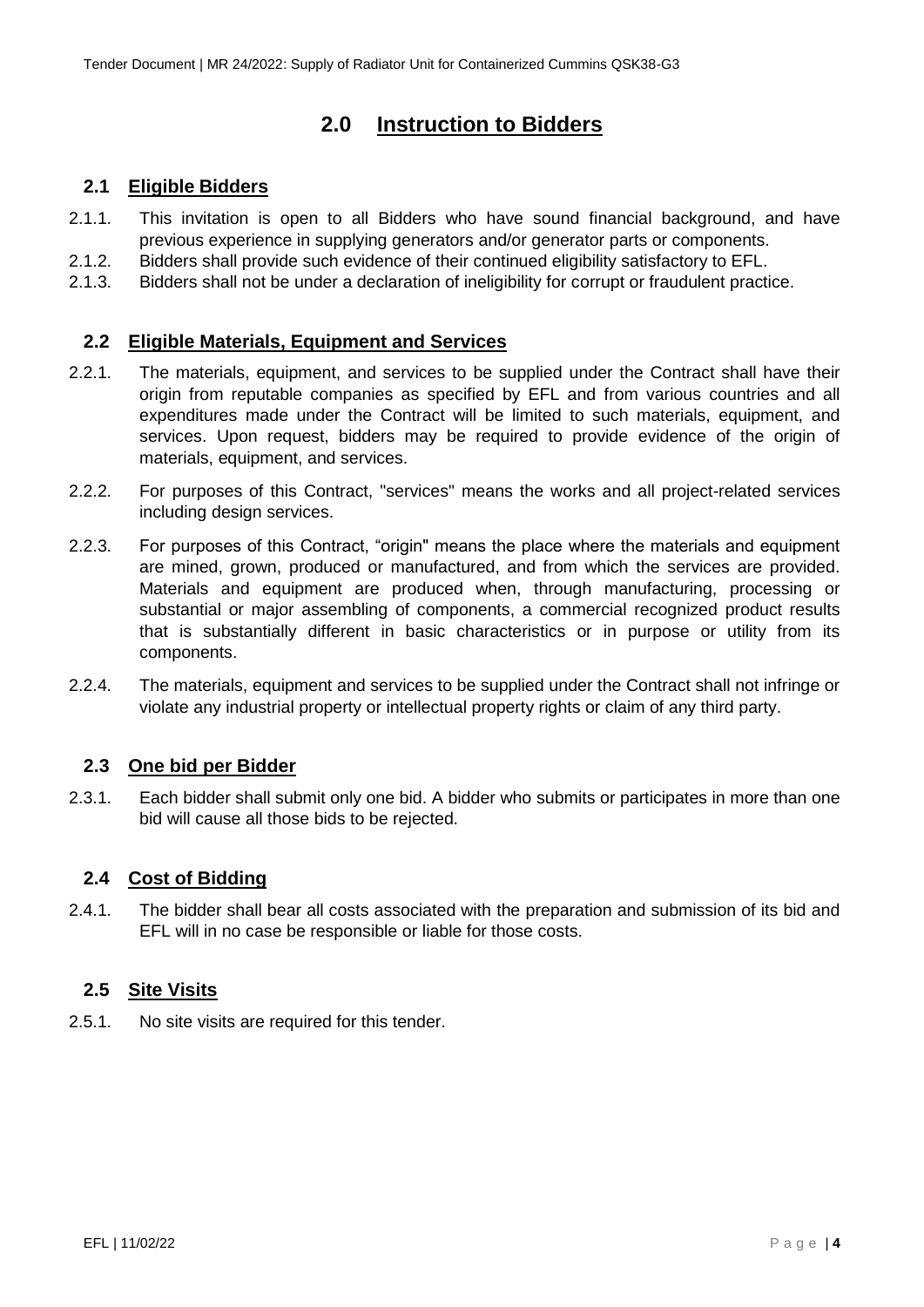#### <span id="page-4-0"></span>**2.6 Contents of the Bidding Documents**

- 2.6.1. The bidder is expected to examine carefully the contents of this Bidding document. Failure to comply with the requirements of bid submission will be at the bidder's own risk. Bids which are not substantially responsive to the requirements of the bidding documents will be rejected.
- 2.6.2. The following are the mandatory submission of a successful tender bid;
	- Pricing Schedule
	- Program of Works
	- Company Profile (Max 2 pages in standard A4)
		- o Work History Project/ Work done with referee, EFL work history.
		- o Company background
		- o Bidder available resources e.g. Manpower, Machines & Equipment.
		- o OHS Policies or Plan
	- Fiji Revenue & Customs Service (FRCA) compliance
	- Fiji National Provident Fund (FNPF) compliance
	- Signed checklist declaration (Appendix 5.1)

Failure to submit required documents may affect bid compliance even make it noncompliance.

#### <span id="page-4-1"></span>**2.7 Clarification of Bidding Documents**

2.7.1. A prospective bidder requiring any clarification of the bidding documents may notify EFL in writing by email addressed to:

> Jitendra Reddy Manager Procurement, Inventory & Supply Chain 2 Marlow Street, Suva, Fiji Phone: +679 3224360/9992400 Email: [tenders@efl.com.fj](mailto:tenders@efl.com.fj)

2.7.2. EFL will respond to any request for clarification which it receives earlier than 10 days prior to the deadline for submission of bids.

#### <span id="page-4-2"></span>**2.8 Amendment of Bidding Document**

2.8.1. At any time prior to the deadline for submission of bids, EFL may, for any reason, whether at its own initiative or in response to a clarification requested by a prospective bidder, modify the bidding documents by issuing addenda.

#### <span id="page-4-3"></span>**2.9 Language of Bid**

2.9.1. The bid, and all correspondence and documents related to the bid, exchanged between the bidder and the EFL shall be written in the English language.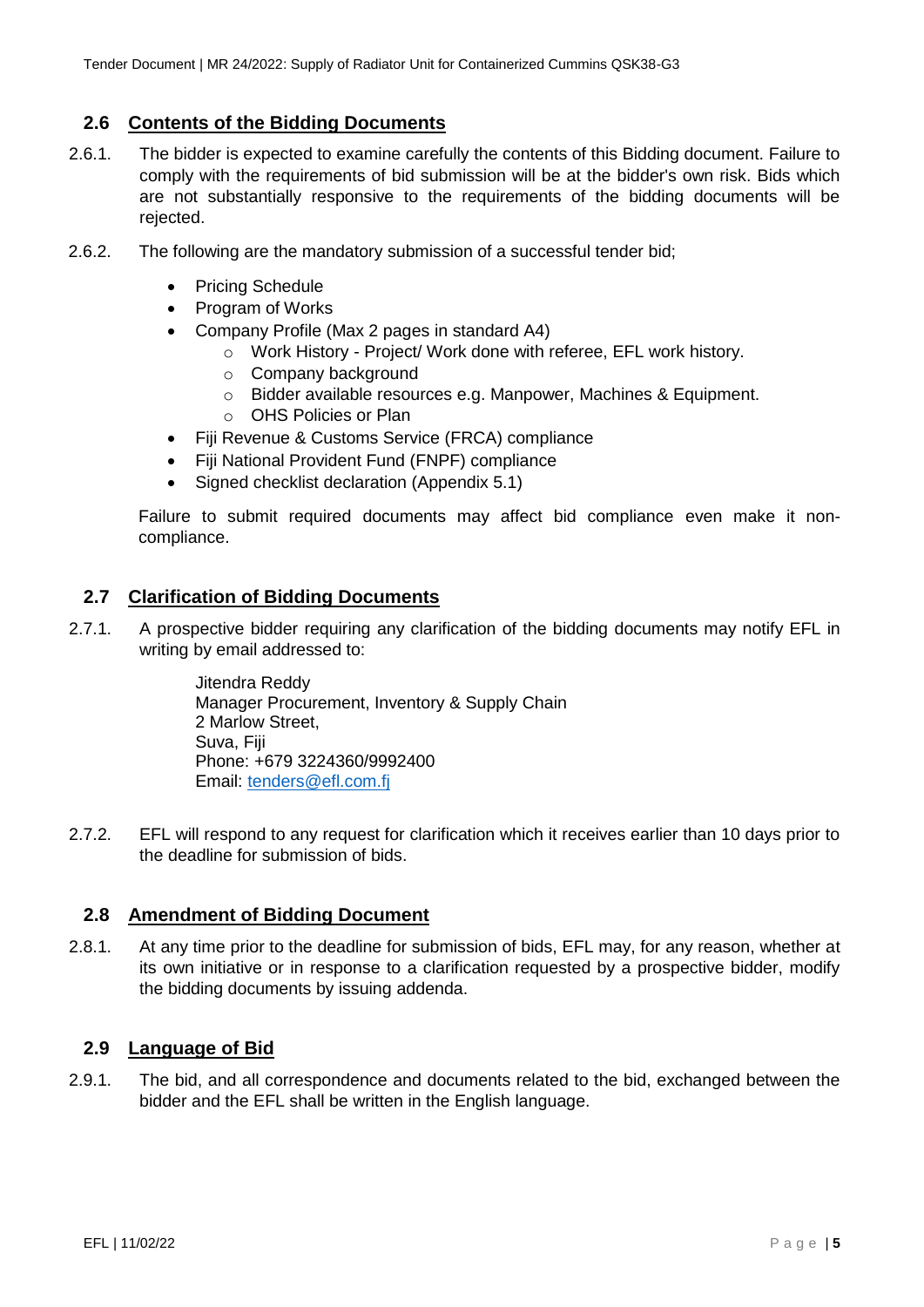#### <span id="page-5-0"></span>**2.10 Bid Prices**

- 2.10.1. Unless specified otherwise, Bidders shall quote for the entire facilities on a "single responsibility" basis such that the total bid price covers all the Supplier's obligations mentioned in or to be reasonably inferred from the bidding documents in respect of the design, manufacture, including procurement and subcontracting (if any), testing and delivery.
- 2.10.2. Bidders shall give a breakdown of the prices in the manner and detail called for in this bidding document, or any issued addenda.
- 2.10.3. For Overseas Suppliers, bids shall be given on Delivered Duty Unpaid (DDU) basis. The point of delivery shall be Suva/Lautoka port for Sea or Nadi Airport for Air. The term DDU shall be governed by the rules prescribed in the current edition of Incoterms (i.e. the eighth version - Incoterms 2010), published by the International Chamber of Commerce, Paris. Stated Otherwise with validation.

#### <span id="page-5-1"></span>**2.11 Bid Currencies**

2.11.1. Prices shall be quoted in a single currency only.

#### <span id="page-5-2"></span>**2.12 Bid Validity**

2.12.1. Bids shall remain valid for a period of 60 days from the date of Deadline for Submission of Bids specified in Sub-Clause 2.15.

#### <span id="page-5-3"></span>**2.13 Format and Signing of Bids**

- 2.13.1. The bidder shall provide one electronic copy of the Technical and Financial proposals on EFL's electronic tender hosting website; <https://www.tenderlink.com/efl>
- 2.13.2. The bid shall contain no alterations, omissions or additions, except those to comply with instructions issued by EFL, or as necessary to correct errors made by the bidder, in which case such corrections shall be initialled by the person or persons signing the bid.

#### <span id="page-5-4"></span>**2.14 Sealing and Marking of Bids**

2.14.1. Due to the Covid19 restrictions on movements, bidders are encouraged to bid via Tenderlink Portal.

#### <span id="page-5-5"></span>**2.15 Deadline for Submission of Bids**

- 2.15.1. Bids must be received by EFL at the address specified above no later than 1600 hours (Fiji Time) 23/02/22.
- 2.15.2. EFL may, at its discretion, extend the deadline for submission of bids by issuing an addendum, in which case all rights and obligations of EFL and the bidders previously subject to the original deadline will thereafter be subject to the deadlines extended.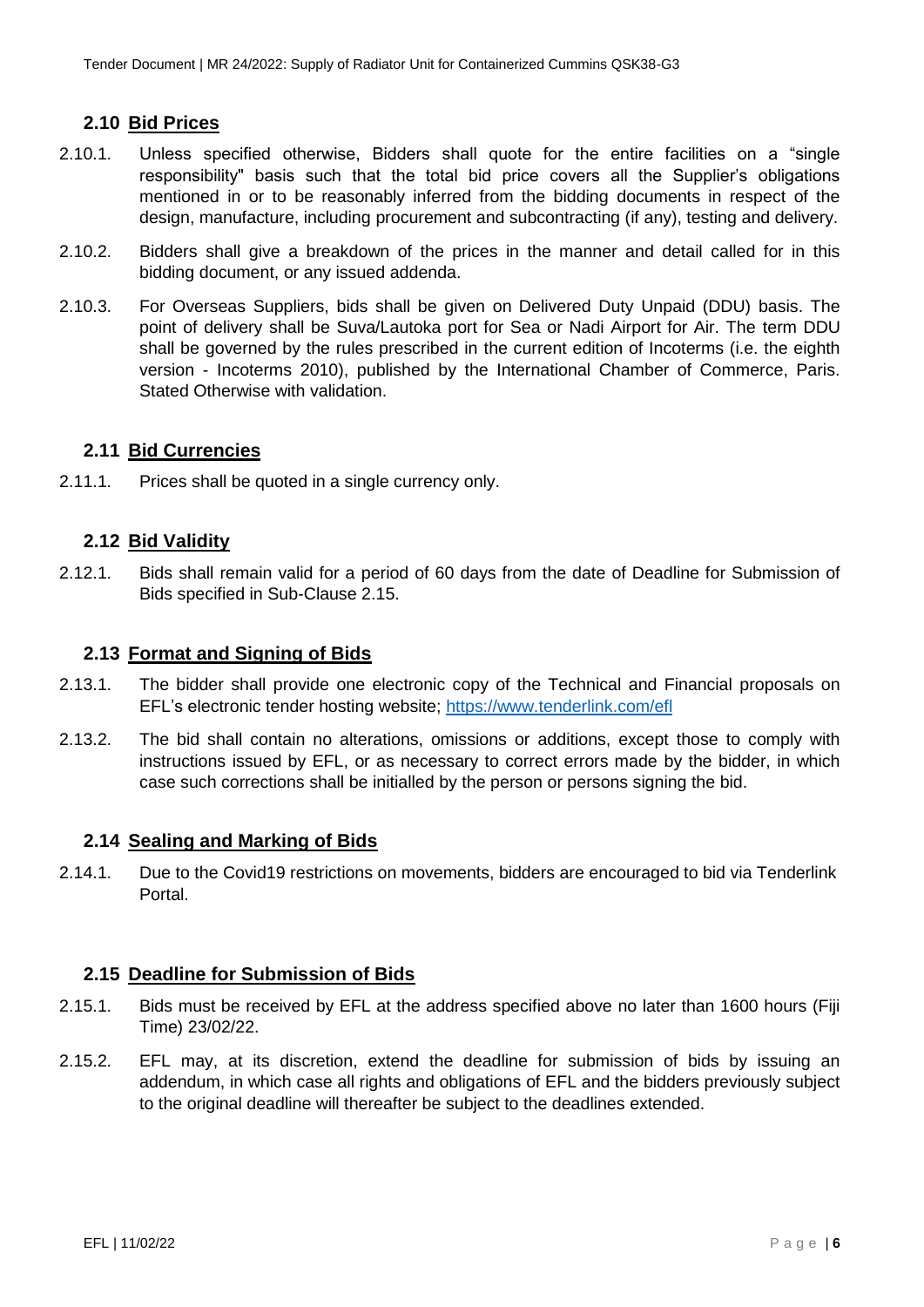#### <span id="page-6-0"></span>**2.16 Late Bids**

2.16.1. Any bid received by EFL after the deadline for submission of bids prescribed above will be rejected and returned unopened to the bidder.

#### <span id="page-6-1"></span>**2.17 Modification and Withdrawal of Bids**

- 2.17.1. The bidder may modify or withdraw its bid after bid submission, provided that written notice of the modification or withdrawal is received by EFL prior to the deadline for submission of bids.
- 2.17.2. No bid may be modified by the bidder after the deadline for submission of bids.

#### <span id="page-6-2"></span>**2.18 Rejection of one or all Bids**

2.18.1. EFL reserves the right to accept or reject any bid, and to annul the bidding process and reject all bids, at any time prior to award of Contract, without thereby incurring any liability to the affected bidder or bidders or any obligation to inform the affected bidder or bidders of the grounds for the rejection.

#### <span id="page-6-3"></span>**2.19 Process to be Confidential**

- 2.19.1. Information relating to the examination, clarification, evaluation and comparison of bids and recommendations for the award of a contract shall not be disclosed to bidders or any other persons not officially concerned with such process.
- 2.19.2. Any effort by a bidder to influence EFL's processing of bids or award decisions may result in the rejection of the bidder's bid.
- 2.19.3. Lowest bid will not necessarily be accepted as successful bid.

#### <span id="page-6-4"></span>**2.20 Clarification of Bids**

2.20.1. To assist in the examination, evaluation and comparison of bids, EFL may, at its discretion, ask any bidder for clarification of its bid. The request for clarification and the response shall be in writing via email, but no change in the price or substance of the bid shall be sought, offered or permitted except as required to confirm the correction of arithmetic errors discovered by EFL in the evaluation of the bids.

#### <span id="page-6-5"></span>**2.21 Preliminary Examination**

- 2.21.1. Energy Fiji Limited will examine the tenders to determine whether they are complete, whether any computational errors have been made, whether the documents have been properly signed, and whether the tenders are generally in order.
- 2.21.2. Arithmetical errors will be rectified on the following basis. If there is a discrepancy between the unit price and the total price that is obtained by multiplying the unit price and quantity, the unit price shall prevail, and the total price shall be corrected. If the tenderer does not accept the correction of the errors, its tender will be rejected. If there is a discrepancy between words and figures, the amount in words will prevail.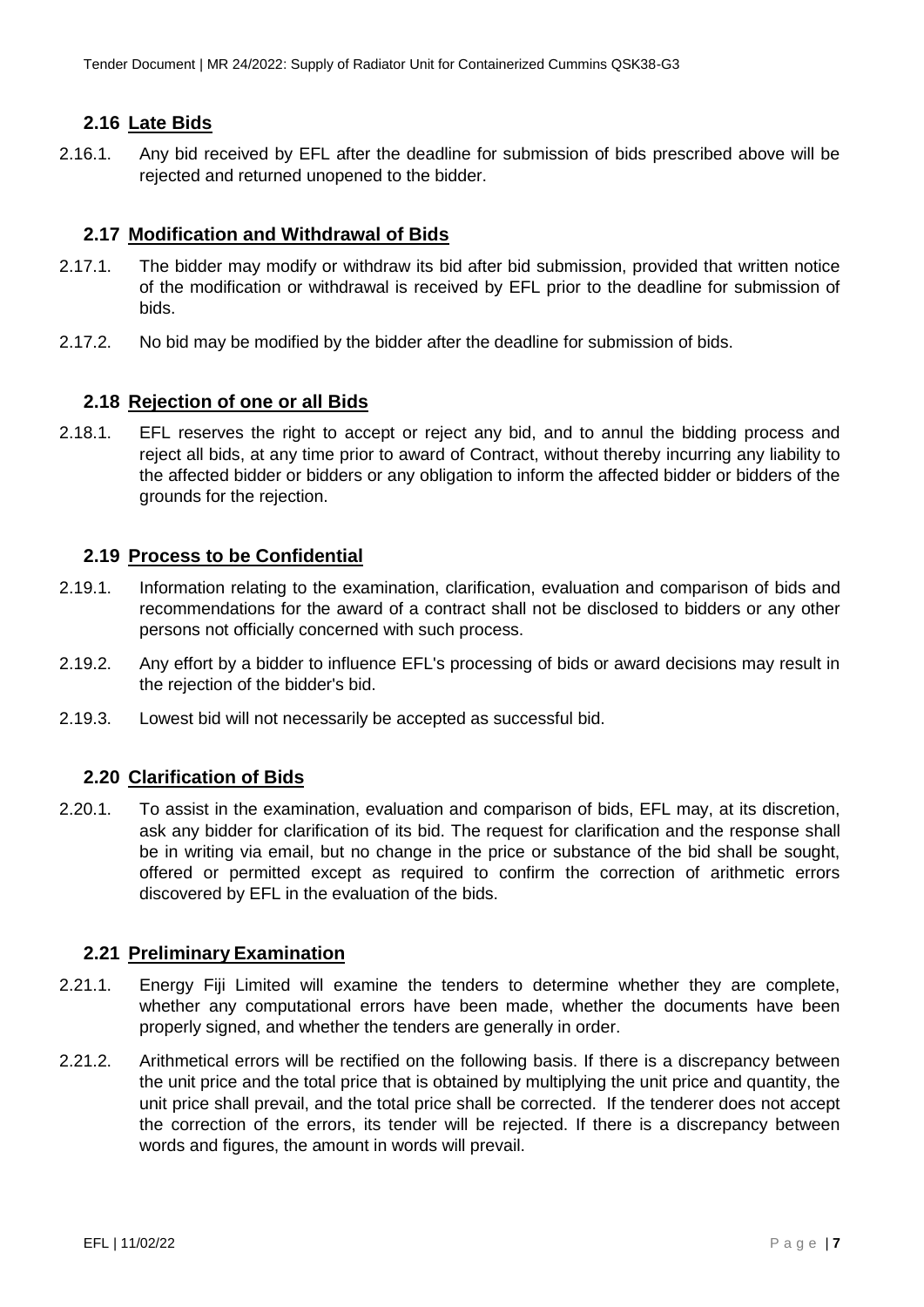- 2.21.3. Energy Fiji Limited may waive any minor informality or non-conformity or irregularity in a tender which does not constitute a material deviation, provided such waiver does not prejudice or affect the relative ranking of any tenderer.
- 2.21.4. Prior to the detailed evaluation, pursuant to Clause 21, Energy Fiji Limited will determine the substantial responsiveness of each tender to the tender document. For purposes of these paragraphs, a substantially responsive tender is one, which conforms to all the terms and conditions of the tender document without material deviation Energy Fiji Limited's determination of a tender's responsiveness is to be based on the contents of the tender itself without recourse to extrinsic evidence.
- 2.21.5. If a tender is not substantially responsive, it will be rejected by Energy Fiji Limited and may not subsequently be made responsive by the tenderer by correction of the nonconformity.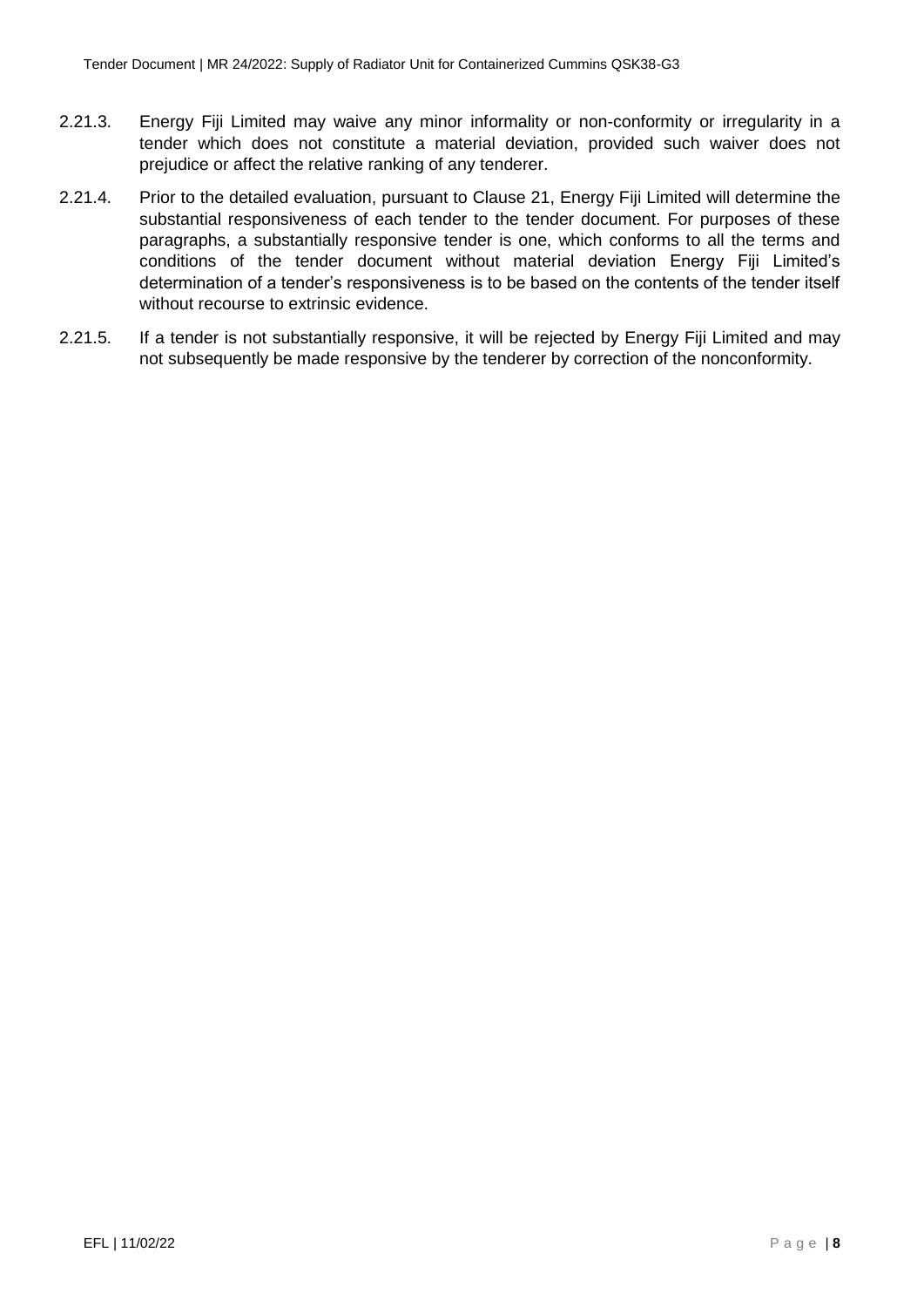## **3.0 Technical Specification**

#### <span id="page-8-1"></span><span id="page-8-0"></span>**3.1 Note: Applicable to Schedule**

- 5.1.1. The Goods to be supplied must be genuine Cummins parts.
- 5.1.2. Bidders must also include price of core charges of certain cores if requested in schedule A. Value of core charges will have to be refunded back to Energy Fiji Limited once all necessary process has been carried out by the bidder.
- 5.1.3. At times part number had been replaced, changed or upgraded due to modification made by the manufacturer, Energy Fiji Limited will treat the bid document incomplete if tenderer quotes "invalid part number", noting that a genuine supplier will always have the new part number. Tenderer must also give new part numbers for old part numbers that have been replaced, and a statement of surety that this new part numbers will replace old parts without any hindrance to the operation of the engine.
- 5.1.4. Relevant descriptive literature of the Goods showing conformity to technical specification shall be provided with the bid.
- 5.1.5. If there is a discrepancy between words and figures, the amount in words shall prevail. If there is a discrepancy between the unit price and the total price that is obtained by multiplying the unit and quantity, the unit price shall prevail, and the total price shall be corrected.
- 5.1.6. Delivery Period The delivery period shall be within three (3) months after the date of signing the contract. Delivery must be for a complete schedule. Partial delivery shall not be accepted.
- 5.1.7. Tenders shall provide proof of successful completion (within the stipulated delivery period) of similar undertaken in the past two years.
- 5.1.8. Shipping Mode Bidders must give both AIR Freight and SEA freight charges.
- 5.1.9. Shipping Term Bidders must provide Shipping incoterms as CIF.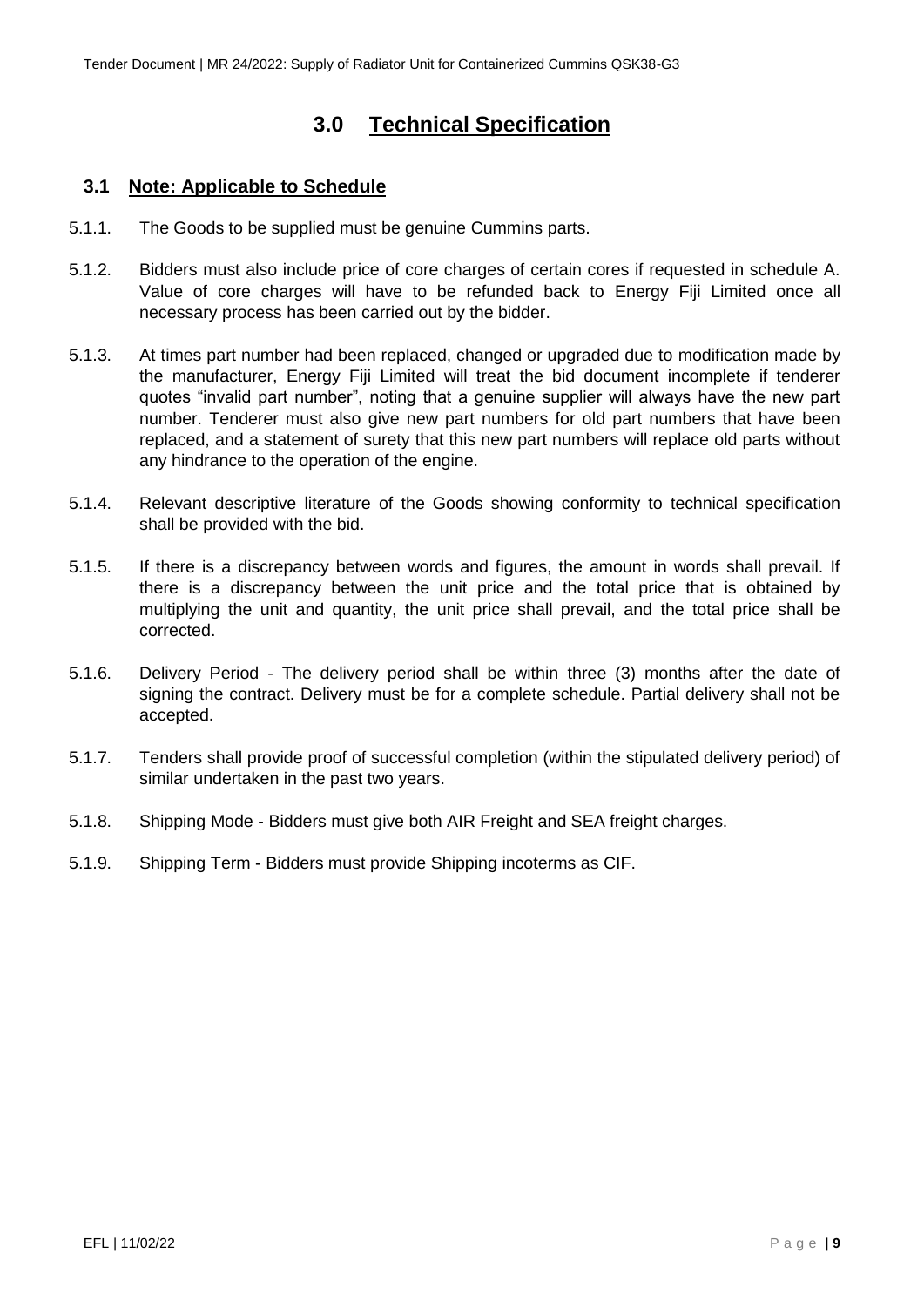#### <span id="page-9-0"></span>**3.2 General Information**

EFL is seeking bid for the supply of the Radiator unit for the Cummins QSK38-G3 housed in a C1250 D2R Power Box 20X. This radiator which is to be supply must be operating efficiency at an ambient temperature of 50°C. Currently the Generator unit is located at EFL's Rokobili Power Station.

Generator detail below:

#### <span id="page-9-1"></span>**3.3 Engine Specification:**

**Table 1 Generator details**

| <b>Prime mover</b>   |                      |
|----------------------|----------------------|
| Engine No,           | 33200921             |
| <b>Rated Power.</b>  | 1000KW               |
| S,D, No,             | 63560-5              |
| D.O. Manufacturing   |                      |
| <b>Model</b>         | QSK38-G3             |
|                      |                      |
| <b>Alternator</b>    |                      |
| Model No.            |                      |
| <b>Serial No.</b>    | X14F254712           |
| Oder No.             | N027612              |
|                      |                      |
| <b>Radiator</b>      |                      |
| <b>Model</b>         |                      |
| <b>Brand Name</b>    | <b>FAST Radiator</b> |
| <b>Certification</b> | <b>ISO 9001</b>      |
| <b>Main Material</b> | Copper Core.         |
| <b>Ambient Temp</b>  | 50°C                 |
| Max. OP. Temp        | 121'C                |

#### <span id="page-9-2"></span>**3.4 Environmental Condition**

| Ambient temperature | $50^{\circ}$ C         |
|---------------------|------------------------|
| Climate             | <b>Dry Tropical</b>    |
| Humidity            | 90%                    |
| ATM                 | `5-10m above Sea Level |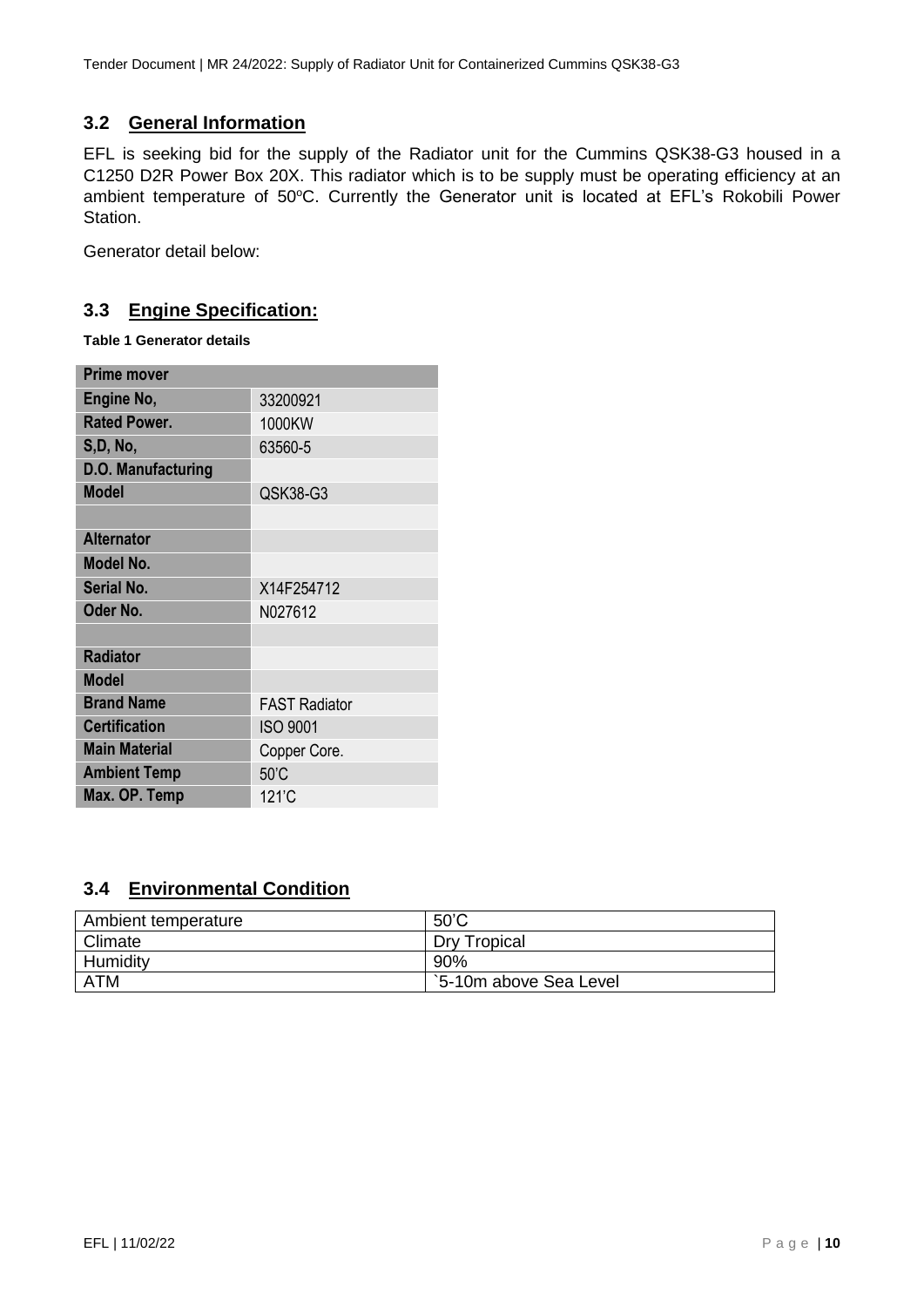## <span id="page-10-0"></span>**3.5 Schedule of Requirements**

| Schedule   Description of materials                                        | <b>Model Number</b> |
|----------------------------------------------------------------------------|---------------------|
| Supply of Radiator Unit for Containerized   FCA0047-50<br>Cummins QSK38-G3 |                     |

## **Schedule on performance to be completed by all Bidders**

List past performance of delivery of similar items;

| <b>Types of Spares</b>                                                  | Name of<br>Company<br>delivered to | Date of<br>Order | <b>Delivery</b><br>Time | <b>Fully or</b><br>partial or<br>not<br>delivered |
|-------------------------------------------------------------------------|------------------------------------|------------------|-------------------------|---------------------------------------------------|
| Radiator for containerized<br><b>Cummins QSK38 Generator</b><br>Engines |                                    |                  |                         |                                                   |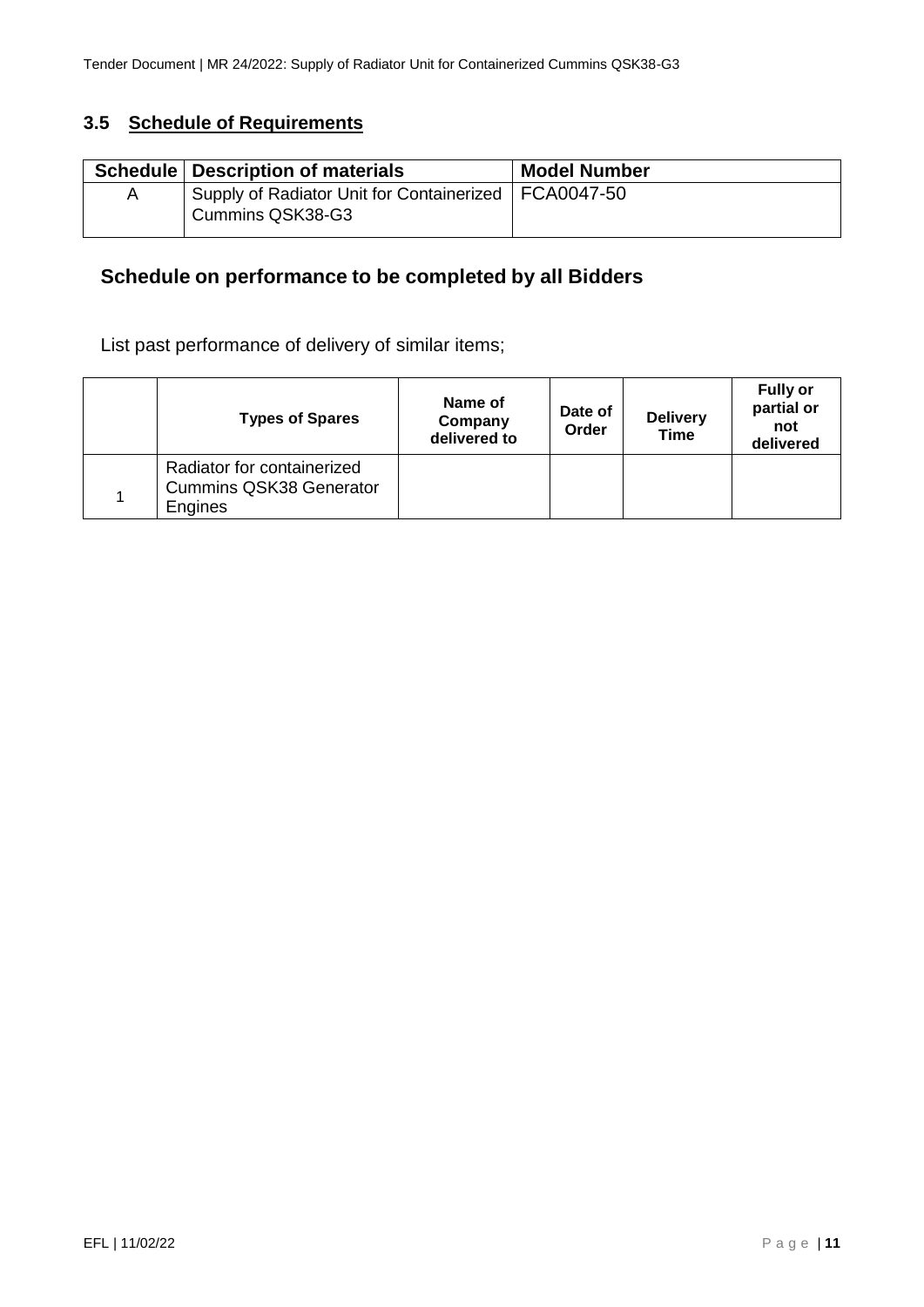## **4.0 Price Schedule**

### **Supply of Radiator Unit for Containerized Cummins QSK38-G3**

<span id="page-11-0"></span>\_\_\_\_\_\_\_\_\_\_\_\_\_\_\_\_\_\_\_\_\_\_\_\_\_\_\_\_\_\_\_\_\_\_\_\_\_\_\_\_\_\_\_\_\_\_\_\_\_\_\_\_\_\_\_\_\_\_\_\_\_\_\_\_\_\_\_\_\_\_\_\_\_

\_\_\_\_\_\_\_\_\_\_\_\_\_\_\_\_\_\_\_\_\_\_\_\_\_\_\_\_\_\_\_\_\_\_\_\_\_\_\_\_\_\_\_\_\_\_\_\_\_\_\_\_\_\_\_\_\_\_\_\_\_\_\_\_\_\_\_\_\_\_\_\_\_

| Item                  | <b>Item Description</b>                               | <b>Model Number</b> | Quantity | <b>Unit Price</b> | <b>Total Price</b><br>Currency: |
|-----------------------|-------------------------------------------------------|---------------------|----------|-------------------|---------------------------------|
|                       | Cummins QSK38-G3;                                     |                     |          |                   |                                 |
| $[1]$                 | Radiator Core with Upper and Lower<br>Tanks assembly* | FCA0047-50          | 3        |                   |                                 |
| $[2]$                 | Freight (CIF)                                         |                     |          |                   |                                 |
| <b>TOTAL (VEP)</b>    |                                                       |                     |          |                   |                                 |
| VAT 9% **             |                                                       |                     |          |                   |                                 |
| <b>TOTAL (VIP) **</b> |                                                       |                     |          |                   |                                 |

\*Appendix – 3D Model of the Radiator

\*\* VIP price is for only local based supplier

#### **Notes**:

- 1. In case of discrepancy between unit and total cost, the unit cost shall prevail.
- 2. For Foreign Supplier, any On-Shore work with incur a withholding Tax of 15% e.g. commissioning, training etc.
- 3. Documentary evidence to prove that the items offered comply with the Technical Specification must be provided.
- 4. The bids must as per the Technical Specifications in the Tender Documents. Bids that do not conform to the technical Specification will be disqualified
- 5. The currency used in the tender bid prices must be indicated in the tender bid
- 6. EFL financial terms are applicable for these works.
- 7. Any advance payment will require a bank guarantee.
- 8. EFL uses FIDIC Contract documents for its contracts.
- 9. Failure to submit required documents may affect bid compliance. Failure to submit mandatory items as stated in Compliance Checklist will result in non-compliance.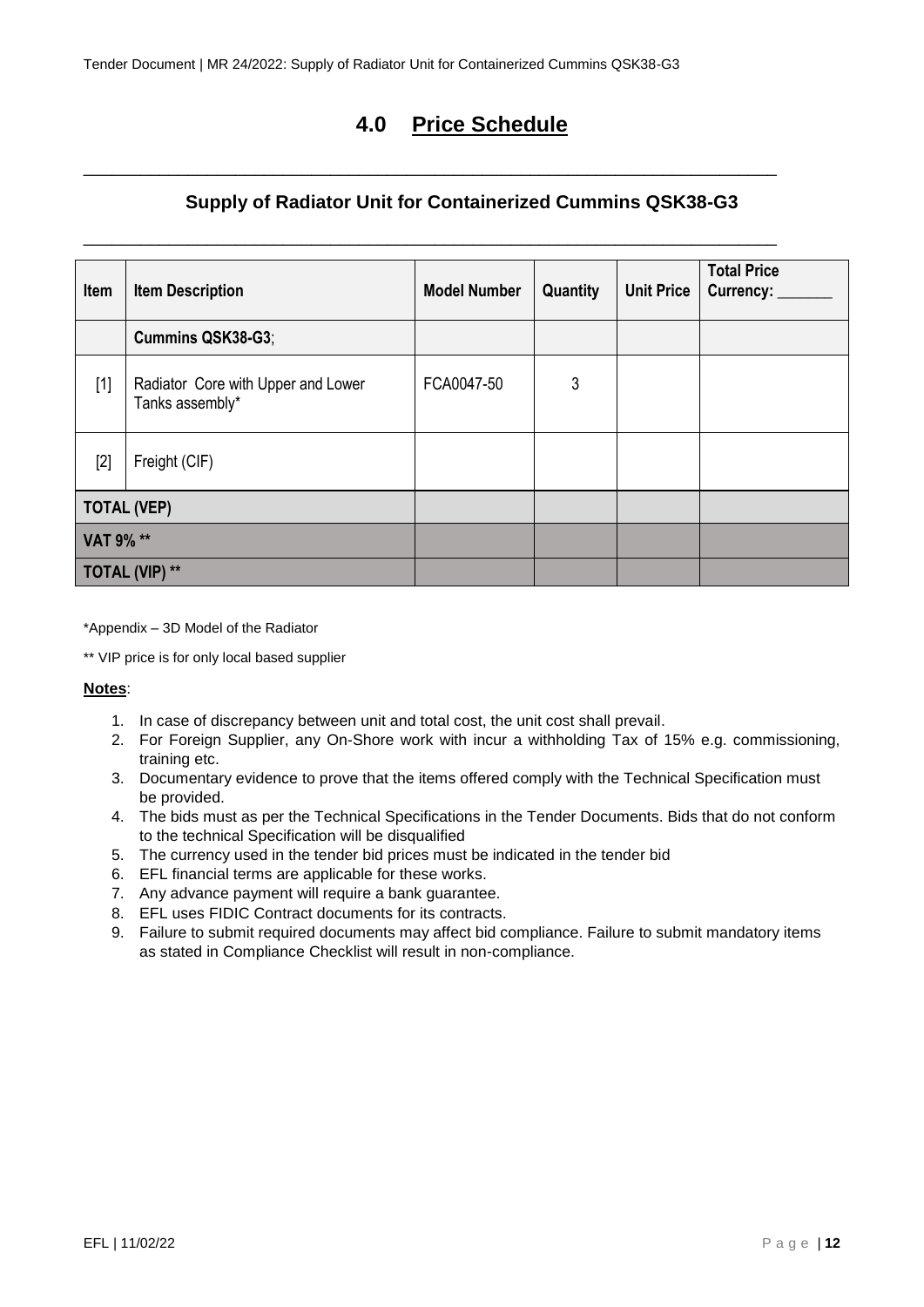#### <span id="page-12-0"></span>**4.1 Compliance Checklist Declaration**

I\_\_\_\_\_\_\_\_\_\_\_\_\_\_\_\_\_\_\_\_\_\_\_\_\_\_\_\_\_\_ of \_\_\_\_\_\_\_\_\_\_\_\_\_\_\_\_\_\_\_\_\_\_\_\_\_\_\_\_\_\_\_\_\_\_\_\_\_ located at

\_\_\_\_\_\_\_\_\_\_\_\_\_\_\_\_\_\_\_\_\_\_\_\_\_\_\_\_\_\_\_\_\_\_\_\_\_ confirm that the bid submitted for the following

tender MR 24/2022 : Supply of Radiator Unit for Containerized Cummins QSK38-G3 bid complies with the mandatory bidder submission as stated in Sub Clause 2.6;

|                                                                          | Yes | No | <b>Comments</b> |
|--------------------------------------------------------------------------|-----|----|-----------------|
| <b>Price Schedule</b>                                                    |     |    |                 |
| <b>Company Profile</b>                                                   |     |    |                 |
| Detailed Scope of Supply                                                 |     |    |                 |
| Statement of Exclusion or Amendment for Tender<br>Specification (if Any) |     |    |                 |
| Program [preferred Gantt Chart]                                          |     |    |                 |
| Shipping Term - CIF                                                      |     |    |                 |
| Payment Term                                                             |     |    |                 |
| Price Validity [preferred 60 days]                                       |     |    |                 |

Scope of Supply;

|                             | Yes | <b>No</b> | <b>Comments</b> |
|-----------------------------|-----|-----------|-----------------|
| Radiator (50°C) [J130-0131] |     |           |                 |
| Warranty                    |     |           |                 |

Note that these submissions are mandatory submission for a successful tender bid. This declaration must be signed and submit as well.

| Name:     |  |
|-----------|--|
| Position: |  |
| Company:  |  |
|           |  |
| Sign Off: |  |
| Date:     |  |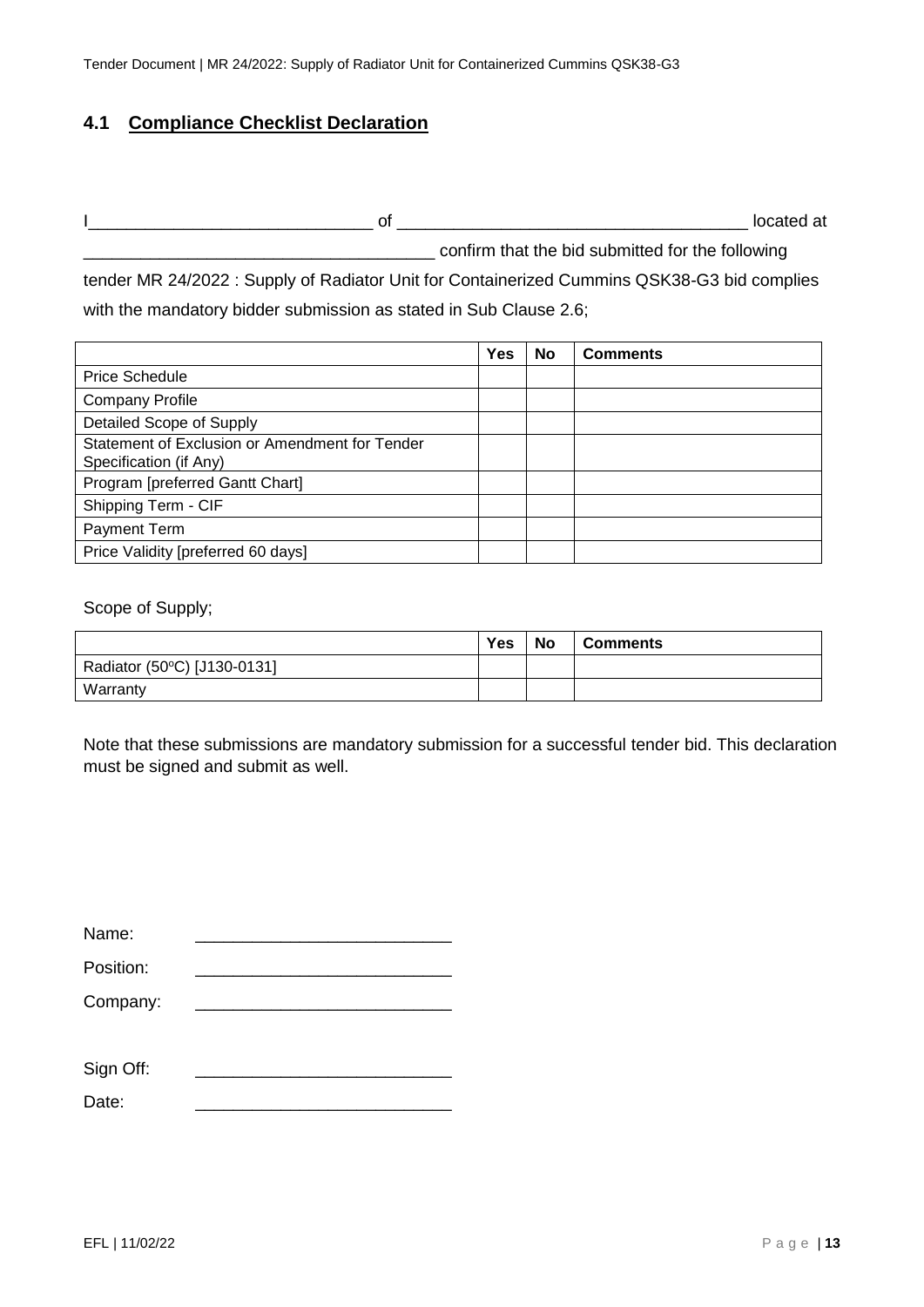## <span id="page-13-0"></span>**4.2**

### **Tender Checklist**

#### *The Bidders must ensure that the details and documentation mention below must be submitted as part of their tender Bid*

|    | Tender Number                                                                                                                  |  |
|----|--------------------------------------------------------------------------------------------------------------------------------|--|
|    | Tender Name                                                                                                                    |  |
|    |                                                                                                                                |  |
|    | (Attach copy of Registration Certificate)                                                                                      |  |
| 2. |                                                                                                                                |  |
| 3. |                                                                                                                                |  |
| 4. |                                                                                                                                |  |
| 5. |                                                                                                                                |  |
| 6. |                                                                                                                                |  |
| 7. |                                                                                                                                |  |
| 8. | TIN Number:<br>(Attach copy of the VAT/TIN Registration Certificate - Local Bidders Only (Mandatory)                           |  |
| 9. | FNPF Employer Registration Number: ________ (For Local Bidders only) (Mandatory)                                               |  |
|    | 10. Provide a copy of Valid FNPF Compliance Certificate (Mandatory- Local Bidders only)                                        |  |
|    | 11. Provide a copy of Valid FRCS (Tax) Compliance Certificate (Mandatory Local Bidders only)                                   |  |
|    | 12. Provide a copy of Valid FNU Compliance Certificate (Mandatory Local Bidders only)                                          |  |
|    |                                                                                                                                |  |
|    | I declare that all the above information is correct.                                                                           |  |
|    | Name:                                                                                                                          |  |
|    | Position: _________________                                                                                                    |  |
|    | Sign:<br><u> Terminal al III-lea de la propincia de la propincia de la propincia de la propincia de la propincia de la pro</u> |  |

Date: \_\_\_\_\_\_\_\_\_\_\_\_\_\_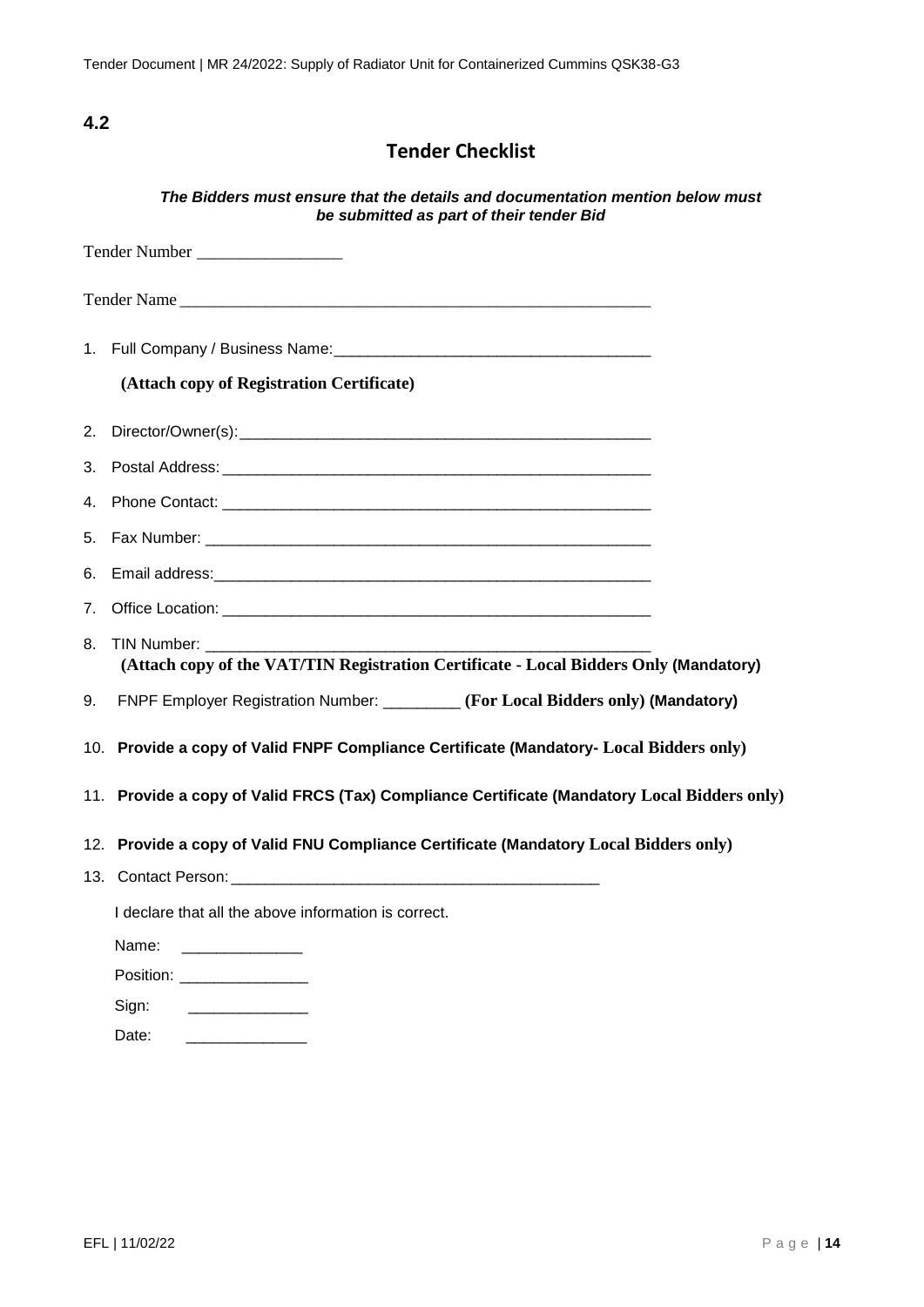## **5.0 Tender Form**

<span id="page-14-0"></span>Jitendra Reddy Manager Procurement, Inventory & Supply Chain 2 Marlow Street, Suva, Fiii Islands. Phone: +679 3224360/9992400 Email: [tenders@efl.com.fj](mailto:tenders@efl.com.fj)

Sir,

1. Having examined the Tender Document, the receipt of which is hereby duly acknowledged, we, the undersigned, offer to supply

……………………………………………………………………………………………….. *(Description of Goods)* in conformity with the said Tender Document for the sum …………………………………………………..……………………………………………

………………………….. *(total tender amount in words and figures)* or such other sums as may be ascertained in accordance with the Schedule of Prices attached herewith and made part of this Tender.

- 2. We undertake, if our Tender is accepted, to deliver the Goods in accordance with the delivery schedule specified in the Schedule of Requirements.
- 4 We agree to abide by this Tender for a period of 90days from the date fixed for Tender opening under Clause 19 of the Instructions to Tenderers, and it shall remain binding upon us and may be accepted at any time before the expiration of that period.
- 5. Until a formal Contract is prepared and executed, this Tender, together with your written acceptance thereof and your notification of award, shall constitute a binding Contract between us.
- 6. We understand that you are not bound to accept the lowest or any Tender you may receive.

Dated this: day of 201.

*[Signature] [In the capacity of]*

Duly authorized to sign Tender for and on behalf of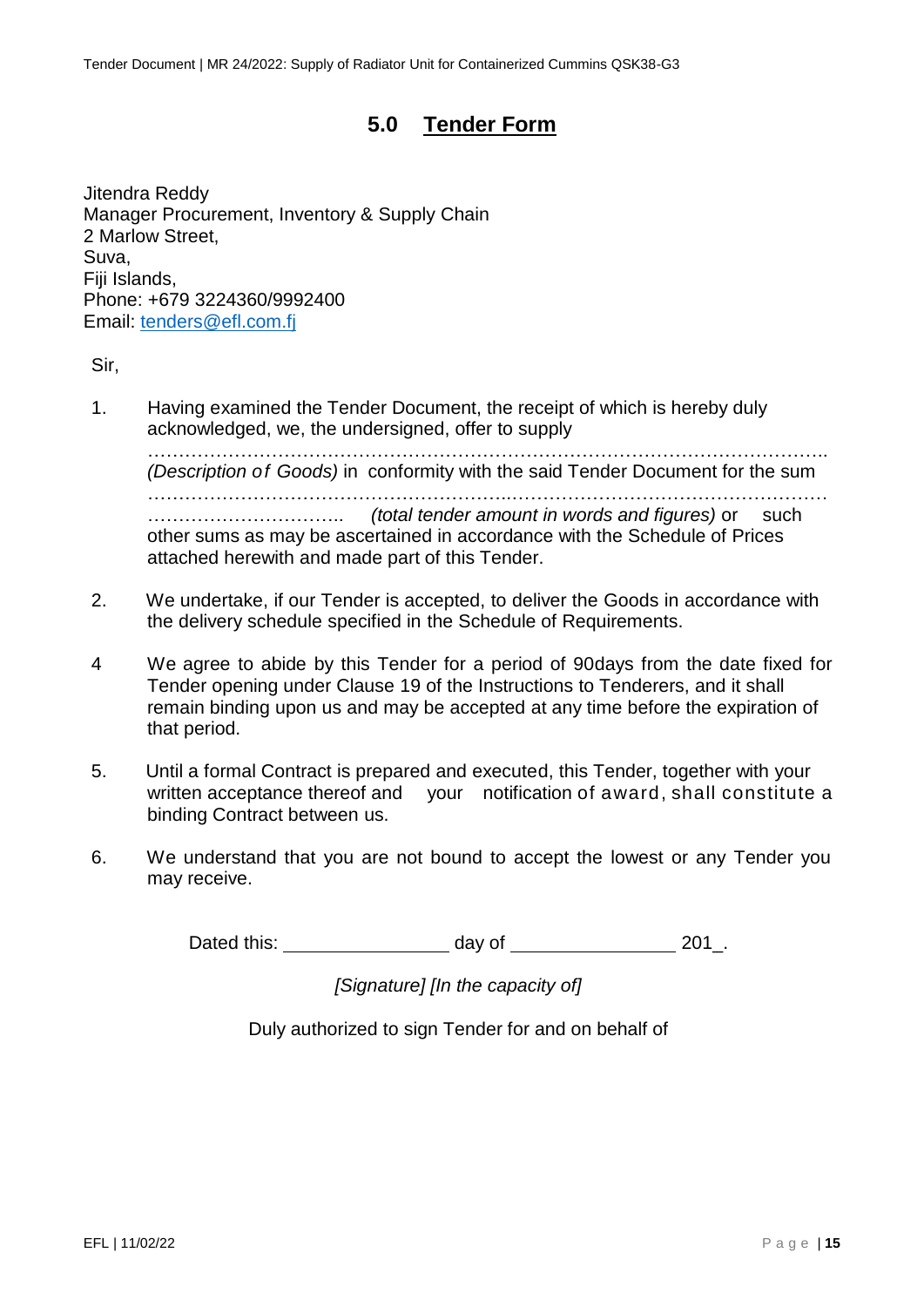## **6.0 Submission to Tender**

<span id="page-15-0"></span>Bidders are requested to upload electronic copies via Tender Link by registering their interest at: <https://www.tenderlink.com/efl>

**This is due to COVID 19 restrictions on movements. Therefore, EFL will not accept any hard copy submission to be dropped in the tender box at EFL Head Office in Suva.**

**This tender closes at 4.00pm (1600hrs) on Wednesday 23rd February, 2022.** 

For further information or clarification please contact our Supply Chain Office on phone **(+679) 3224360 or (+679) 9992400** or email us on [tenders@efl.com.fj](mailto:tenders@efl.com.fj)

## **The bidders must ensure that their bid is inclusive of all Taxes payable under Fiji Income Tax Act.**

The lowest bid will not necessarily be accepted as the successful bid.

**The Tender Bids particularly the "Price" must be typed and not hand written.**

**Any request for the extension of the closing date must be addressed to EFL in writing three (3) working days prior to the tender closing date.**

**Tender Submission via email or fax will not be accepted.**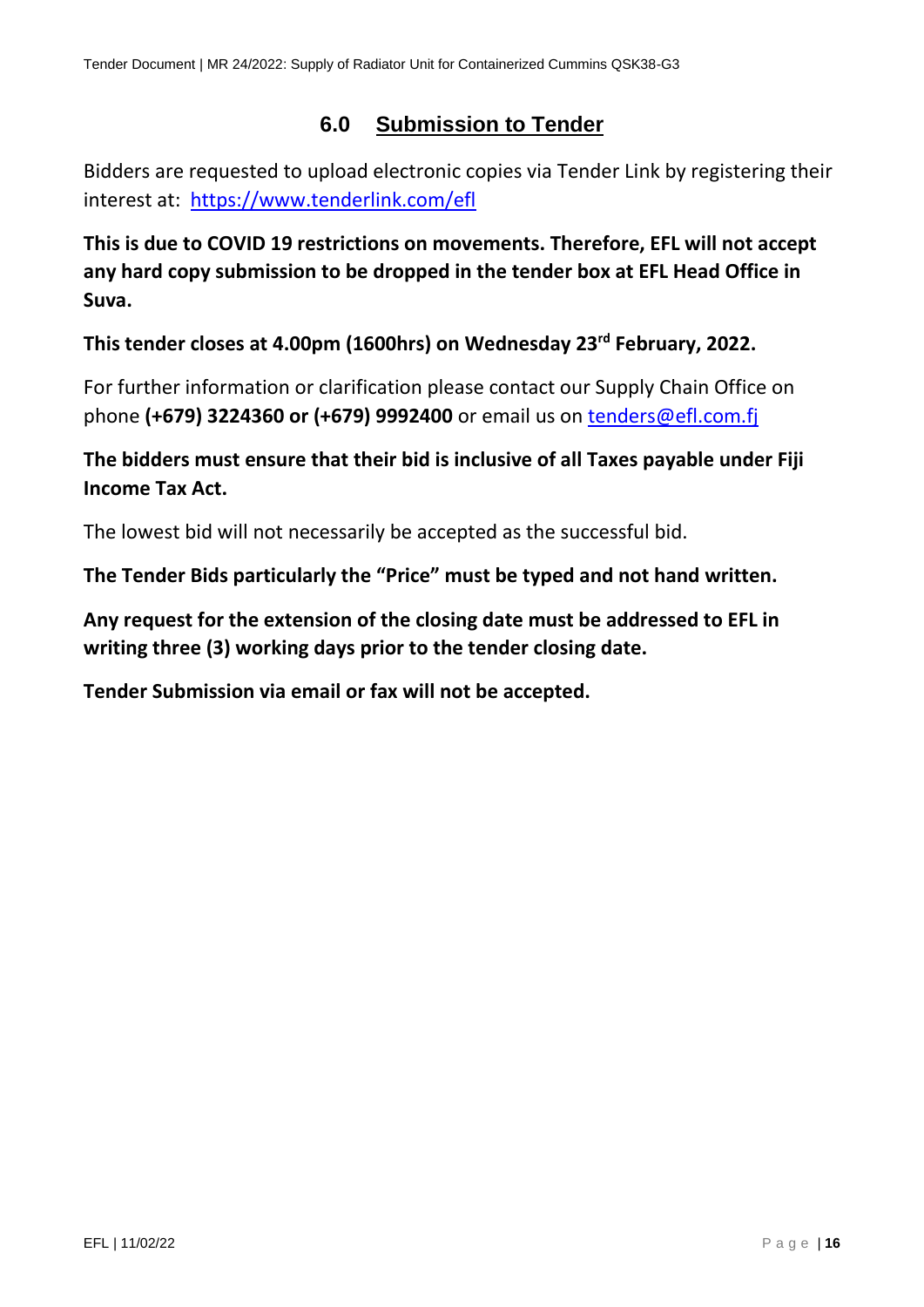## **9.0 Appendix**

**3D Modelling**



**Figure 1:** Radiator Core with Upper Tank and Lower Tank and other pipe fittings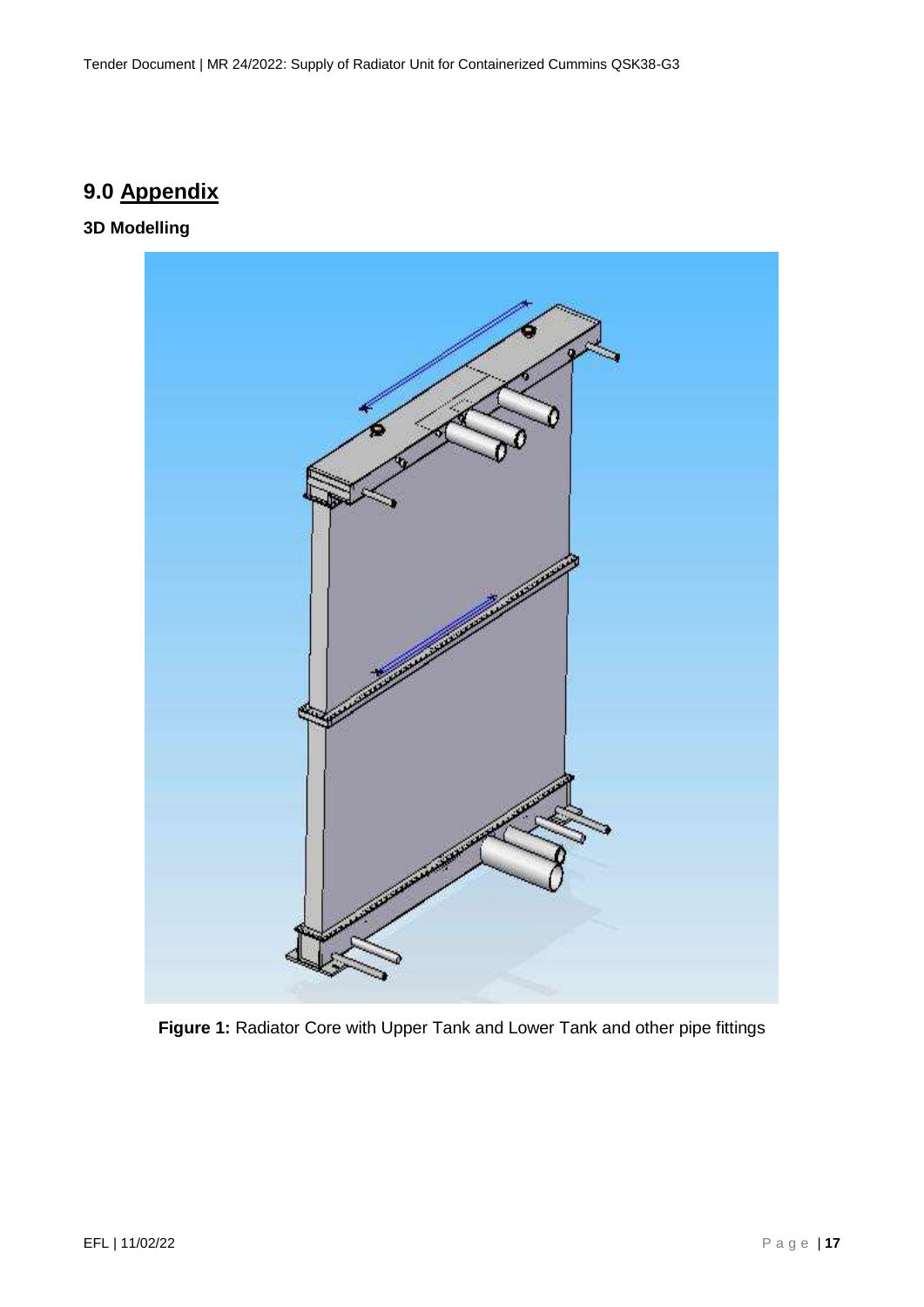**Images of the QSK39-G3 Radiator**